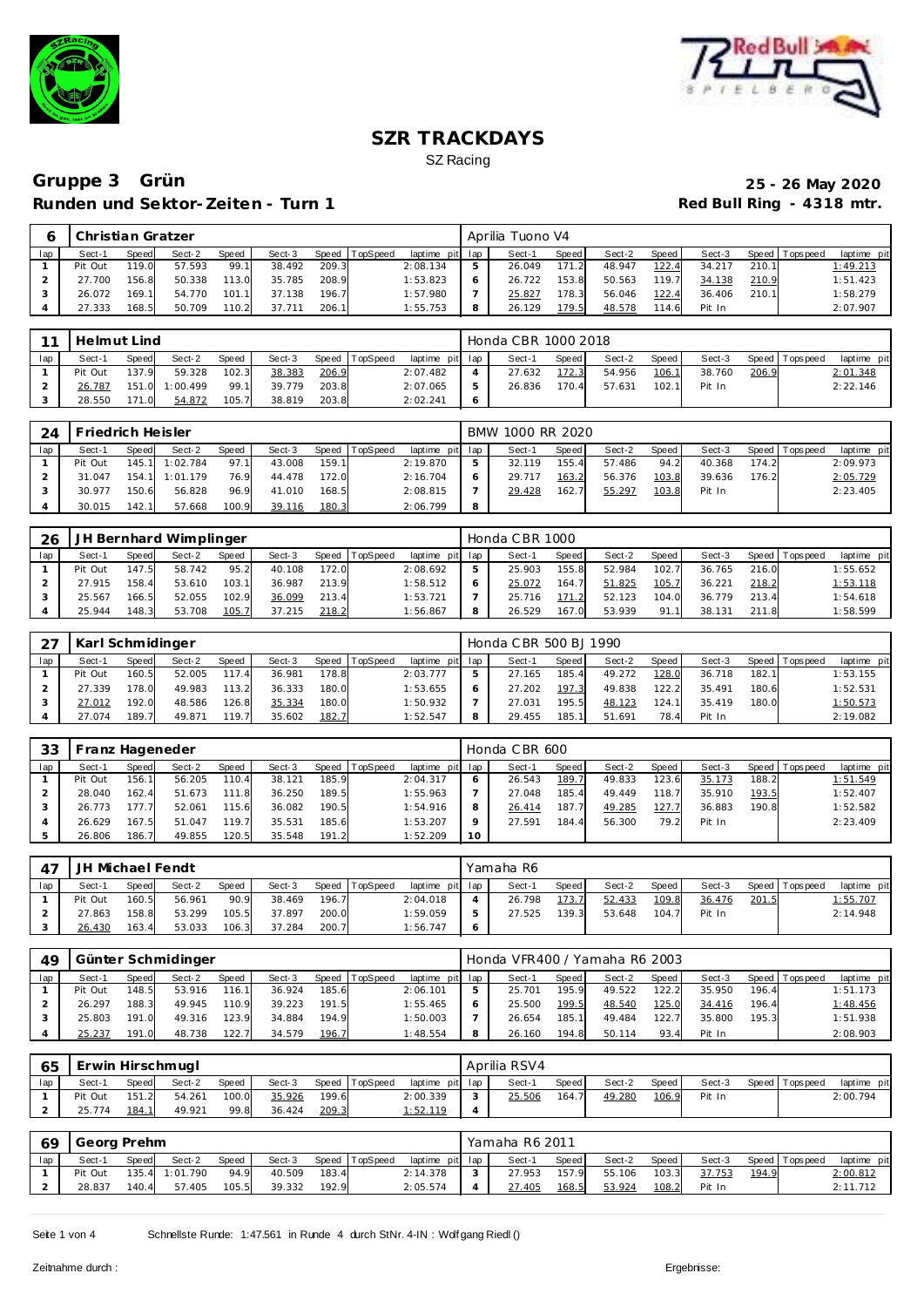



| 75  |         |       | JH Andreas Pichler |       |        |       |          |                 |   | Aprilia Mile |              |          |       |        |       |                 |             |
|-----|---------|-------|--------------------|-------|--------|-------|----------|-----------------|---|--------------|--------------|----------|-------|--------|-------|-----------------|-------------|
| lap | Sect-1  | Speed | Sect-2             | Speed | Sect-3 | Speed | TopSpeed | laptime pit lap |   | Sect-1       | <b>Speed</b> | Sect-2   | Speed | Sect-3 |       | Speed Tops peed | laptime pit |
|     | Pit Out | 144.1 | 59.270             | 89.0  | 41.076 | 199.6 |          | 2:09.250        |   | 26.956       | 169.9        | 1:02.569 | 89.4  | 42.880 | 198.5 |                 | 2:12.405    |
|     | 27.049  | 169.6 | 56.087             | 81.8  | 40.236 | 198.9 |          | 2:03.372        |   | 27.026       | 160.5        | 54.925   | 95.4  | 39.443 | 200.7 |                 | 2:01.394    |
|     | 27.058  | 172.9 | 55.961             | 99.3  | 39.791 | 200.0 |          | 2:02.810        |   | 26.977       | 174.3        | 54.660   | 99.8  | 40.069 | 197.1 |                 | 2:01.706    |
|     | 27.461  | 171.5 | 54.138             | 99.4  | 39.972 | 200.7 |          | 2:01.571        | 8 | 28.390       | 129.9        | 1:03.757 | 84.4  | Pit In |       |                 | 2:36.882    |

| 79  | Josef Tagwercher |              |        |              |        |       |                |                 |              | Yamaha R6 |       |        |       |        |       |                |                |
|-----|------------------|--------------|--------|--------------|--------|-------|----------------|-----------------|--------------|-----------|-------|--------|-------|--------|-------|----------------|----------------|
| lap | Sect-1           | <b>Speed</b> | Sect-2 | <b>Speed</b> | Sect-3 |       | Speed TopSpeed | laptime pit lap |              | Sect-1    | Speed | Sect-2 | Speed | Sect-3 |       | Speed Topspeed | laptime<br>pit |
|     | Pit Out          | 131.1        | 59.841 | 107.1        | 39.226 | 192.2 |                | 2:12.679        | $\mathbf{r}$ | 26.908    | 162.2 | 51.418 | 114.6 | 36.019 | 198.2 |                | :54.345        |
|     | 27.946           | 160.3        | 53.166 | 109.8        | 37.626 | 197.8 |                | 1:58.738        |              | 28.461    | 140.9 | 52.477 | 104.4 | Pit In |       |                | 2:13.562       |

| 84  |             | Thomas Ritzer |        |       |        |       |          |                 |   | Aprilia RSV4 2015 |              |        |       |        |       |                 |                |
|-----|-------------|---------------|--------|-------|--------|-------|----------|-----------------|---|-------------------|--------------|--------|-------|--------|-------|-----------------|----------------|
| lap | Sect-1      | Speed         | Sect-2 | Speed | Sect-3 | Speed | TopSpeed | laptime pit lap |   | Sect-1            | <b>Speed</b> | Sect-2 | Speed | Sect-3 |       | Speed Tops peed | laptime<br>pit |
|     | Pit Out     | 125.6         | 59.116 | 93.8  | 38.356 | 209.3 |          | 2:08.528        | ь | 27.469            | 141          | 54.834 | 101.7 | 36.779 | 208.5 |                 | 1:59.082       |
|     | 28.161      | 145.1         | 54.826 | 102.7 | 38.427 | 208.5 |          | 2:01.414        |   | 26.672            | 154.9        | 54.289 | 98.2  | 38.870 | 199.3 |                 | 1:59.831       |
|     | -153<br>26. | 167.0         | 51.683 | 103.3 | 37.560 | 207.3 |          | <u>1:55.396</u> |   | 28.495            | 147.3        | 54.788 | 102.3 | 37.796 | 207.7 |                 | 2:01.079       |
|     | 27.222      | 159.1         | 53.044 | 100.7 | 38.062 | 196.7 |          | 1:58.328        | 8 | 27.554            | 154.1        | 54.131 | 93.3  | Pit In |       |                 | 2:14.900       |

| 85  | JH Berthold Mayr |       |                |       |        |       |          |                 |   | Yamaha FZ8 |       |          |       |        |       |                 |             |
|-----|------------------|-------|----------------|-------|--------|-------|----------|-----------------|---|------------|-------|----------|-------|--------|-------|-----------------|-------------|
| lap | Sect-1           | Speed | Sect-2         | Speed | Sect-3 | Speed | TopSpeed | laptime pit lap |   | Sect-1     | Speed | Sect-2   | Speed | Sect-3 |       | Speed Tops peed | laptime pit |
|     | Pit Out          | 132.1 | 1:00.284       | 96.3  | 42.936 | 171.2 |          | 2:15.102        |   | 32.107     | 128.6 | 1:00.003 | 97.6  | 43.052 | 170.6 |                 | 2:15.162    |
|     | 31.591           |       | 131.5 1:02.781 | 97.3  | 43.412 | 171.2 |          | 2:17.784        |   | 31.397     | 141.1 | 59.729   | 97.1  | 42.530 | 165.6 |                 | 2:13.656    |
|     | 31.554           |       | 135.3 1:01.180 | 97.3  | 43.778 | 171.4 |          | 2:16.512        |   | 31.339     | 141.1 | 1:01.797 | 97.8  | Pit In |       |                 | 2:37.563    |
|     | 32.593           |       | 121.6 1:01.024 | 98.4  | 42.924 | 172.2 |          | 2:16.541        | 8 |            |       |          |       |        |       |                 |             |

| Q <sub>1</sub> | JH Stefan Reiter |              |          |       |        |       |                  |                 |   | Friumph 675 |       |        |       |        |       |                 |             |
|----------------|------------------|--------------|----------|-------|--------|-------|------------------|-----------------|---|-------------|-------|--------|-------|--------|-------|-----------------|-------------|
| lap            | Sect-1           | <b>Speed</b> | Sect-2   | Speed | Sect-3 |       | Speed   TopSpeed | laptime pit lap |   | Sect-1      | Speed | Sect-2 | Speed | Sect-3 |       | Speed Tops peed | laptime pit |
|                | Pit Out          | 124.2        | 1:00.857 | 93.6  | 41.385 | 196.4 |                  | 2:15.413        |   | 26.913      | 173.4 | 54.136 | 99.3  | 38.676 | 197.4 |                 | 1:59.725    |
|                | 28.130           | 170.4        | 56.553   | 92.2  | 40.472 | 203.0 |                  | 2:05.155        |   | 26.577      | 188.3 | 52.059 | 105.3 | 37.883 | 202.2 |                 | 1:56.519    |
|                | 27.680           | 164.9        | 54.768   | 98.2  | 41.554 | 200.4 |                  | 2:04.002        |   | 26.881      | 172.1 | 53.959 | 103.1 | 38.165 | 203.8 |                 | 1:59.005    |
|                | 26.849           | 179.2        | 53.538   | 102.9 | 38.467 | 203.0 |                  | 1:58.854        | 8 | 29.243      | 155.6 | 57.425 | 75.1  | Pit In |       |                 | 2:33.957    |

| 96  | Jürgen Krainer |              |        |              |        |       |          |                 | Honda CBR 1000RR |         |        |            |        |       |                 |                 |
|-----|----------------|--------------|--------|--------------|--------|-------|----------|-----------------|------------------|---------|--------|------------|--------|-------|-----------------|-----------------|
| lap | Sect-1         | <b>Speed</b> | Sect-2 | <b>Speed</b> | Sect-3 | Speed | TopSpeed | laptime pit lap | Sect-1           | Speed I | Sect-2 | Speed      | Sect-3 |       | Speed Tops peed | laptime pit     |
|     | Pit Out        | 173.4        | 54.418 | 106.5        | 35.016 | 219.1 |          | 1:57.515        | 24.799           | 184.8   | 48.725 | 116.4      | 34.481 | 219.5 |                 | <u>1:48.005</u> |
|     | 26.178         | 169.3        | 49.554 | 111.6        | 34.926 | 219.5 |          | :50.658         | 25.887           | 177.4   | 49.305 | 111<br>.81 | Pit In |       |                 | 2:03.755        |
|     | 25.217         | 179.5        | 51.237 | 106.5        | 34.378 | 220.0 |          | : 50.832        |                  |         |        |            |        |       |                 |                 |

| 112 | Tobias Fauland |       |          |       |        |       |          |                 |   | Suzuki GSX-R 600 |         |          |       |        |       |                 |             |
|-----|----------------|-------|----------|-------|--------|-------|----------|-----------------|---|------------------|---------|----------|-------|--------|-------|-----------------|-------------|
| lap | Sect-1         | Speed | Sect-2   | Speed | Sect-3 | Speed | TopSpeed | laptime pit lap |   | Sect-1           | Speed I | Sect-2   | Speed | Sect-3 |       | Speed Tops peed | laptime pit |
|     | Pit Out        | 121.0 | 1:08.107 | 93.6  | 44.790 | 156.7 |          | 2:25.519        | 4 | 29.783           | 149.8   | 57.892   | 100.6 | 41.062 | 176.5 |                 | 2:08.737    |
|     | 32.321         | 135.6 | 1:01.969 | 93.4  | 42.654 | 176.2 |          | 2:16.944        |   | 31.217           | 142.1   | 1:01.081 | 98.4  | Pit In |       |                 | 2:24.557    |
|     | 29.790         | 155.6 | 58.964   | 98.2  | 40.947 | 177.9 |          | 2:09.701        |   |                  |         |          |       |        |       |                 |             |

| 171 | Andreas Messner |       |          |       |        |       |                |             |     | Suzuki GSXR 1000 |              |        |       |        |       |                 |             |
|-----|-----------------|-------|----------|-------|--------|-------|----------------|-------------|-----|------------------|--------------|--------|-------|--------|-------|-----------------|-------------|
| lap | Sect-1          | Speed | Sect-2   | Speed | Sect-3 |       | Speed TopSpeed | laptime pit | lap | Sect-1           | <b>Speed</b> | Sect-2 | Speed | Sect-3 |       | Speed Tops peed | laptime pit |
|     | Pit Out         | 142.2 | 1:01.396 | 98.0  | 40.984 | 194.2 |                | 2:13.276    | 5   | 27.965           | 155.2        | 53.088 | 108.0 | 37.710 | 203.4 |                 | 1:58.763    |
|     | 28.172          | 132.1 | 56.736   | 109.5 | 39.159 | 198.5 |                | 2:04.067    | 6   | 27.001           | 156.1        | 52.741 | 112.5 | 37.835 | 189.5 |                 | 1:57.577    |
|     | 28.280          | 153.4 | 54.885   | 104.2 | 38.198 | 200.0 |                | 2:01.363    |     | 27.264           | 150.6        | 53.345 | 104.4 | 37.532 | 203.8 |                 | 1:58.141    |
|     | 28.288          | 135.1 | 53.031   | 110.9 | 37.899 | 198.5 |                | 1:59.218    | 8   | 29.914           | 159.1        | 52.107 | 102.5 | Pit In |       |                 | 2:16.893    |

| 172 | l Gernot Fuisz |              |        |              |        |       |          |             |     | KTM RC8 |         |        |           |        |       |                 |             |
|-----|----------------|--------------|--------|--------------|--------|-------|----------|-------------|-----|---------|---------|--------|-----------|--------|-------|-----------------|-------------|
| lap | Sect-1         | <b>Speed</b> | Sect-2 | <b>Speed</b> | Sect-3 | Speed | TopSpeed | laptime pit | lap | Sect-1  | Speed I | Sect-2 | Speed     | Sect-3 |       | Speed Tops peed | laptime pit |
|     | Pit Out        | 122.6        | 58.362 | 97.5         | 38.348 | 201.1 |          | 2:08.531    | 5   | 25.892  | 173.7   | 50.001 | 105.3     | 35.755 | 201.9 |                 | 1:51.648    |
|     | 26.798         | 151.0        | 52.729 | 101.9        | 36.795 | 201.9 |          | 1:56.322    |     | 26.503  | 160.3   | 50.330 | 114.2     | 36.138 | 205.3 |                 | 1:52.971    |
|     | 26.229         | 160.7        | 53.565 | 104.9        | 36.418 | 202.2 |          | 1:56.212    |     | 26.260  | 176.9   | 50.951 | 111<br>.8 | 36.384 | 198.2 |                 | 1:53.595    |
|     | 26.535         | 175.1        | 50.270 | 102.9        | 38.299 | 203.0 |          | 1:55.104    |     | 26.495  | 181.3   | 49.079 | 111.3     | Pit In |       |                 | 2:07.708    |

| 204 |         |       | Martin Weißenbacher |       |        |       |                |                 | BMW S 1000RR 2012 |       |        |       |        |       |                   |             |
|-----|---------|-------|---------------------|-------|--------|-------|----------------|-----------------|-------------------|-------|--------|-------|--------|-------|-------------------|-------------|
| lap | Sect-1  | Speed | Sect-2              | Speed | Sect-3 |       | Speed TopSpeed | laptime pit lap | Sect-1            | Speed | Sect-2 | Speed | Sect-3 |       | Speed   Tops peed | laptime pit |
|     | Pit Out | 127.7 | 59.408              | 98.0  | 39.749 | 187.8 |                | 2:09.267        | 25.398            | 185.7 | 49.954 | 113.0 | 34.971 | 213.4 |                   | 1:50.323    |
|     | 27.543  | 155.2 | 51.727              | 106.9 | 36.257 | 220.0 |                | 1:55.527        | 26.650            | 178.0 | 48.974 | 114.9 | 34.819 | 213.4 |                   | 1:50.443    |
|     | 25.783  | 165.7 | 51.512              | 108.2 | 35.354 | 217.3 |                | 1:52.649        | 25.019            | 181.3 | 49.906 | 119.2 | 34.489 | 217.7 |                   | 1:49.414    |
|     | 25.441  | 174.8 | 51.260              | 108.0 | 35.173 | 219.5 |                | 1:51.874        | 25.360            | 167.5 | 51.911 | 105.1 | Pit In |       |                   | 2:07.450    |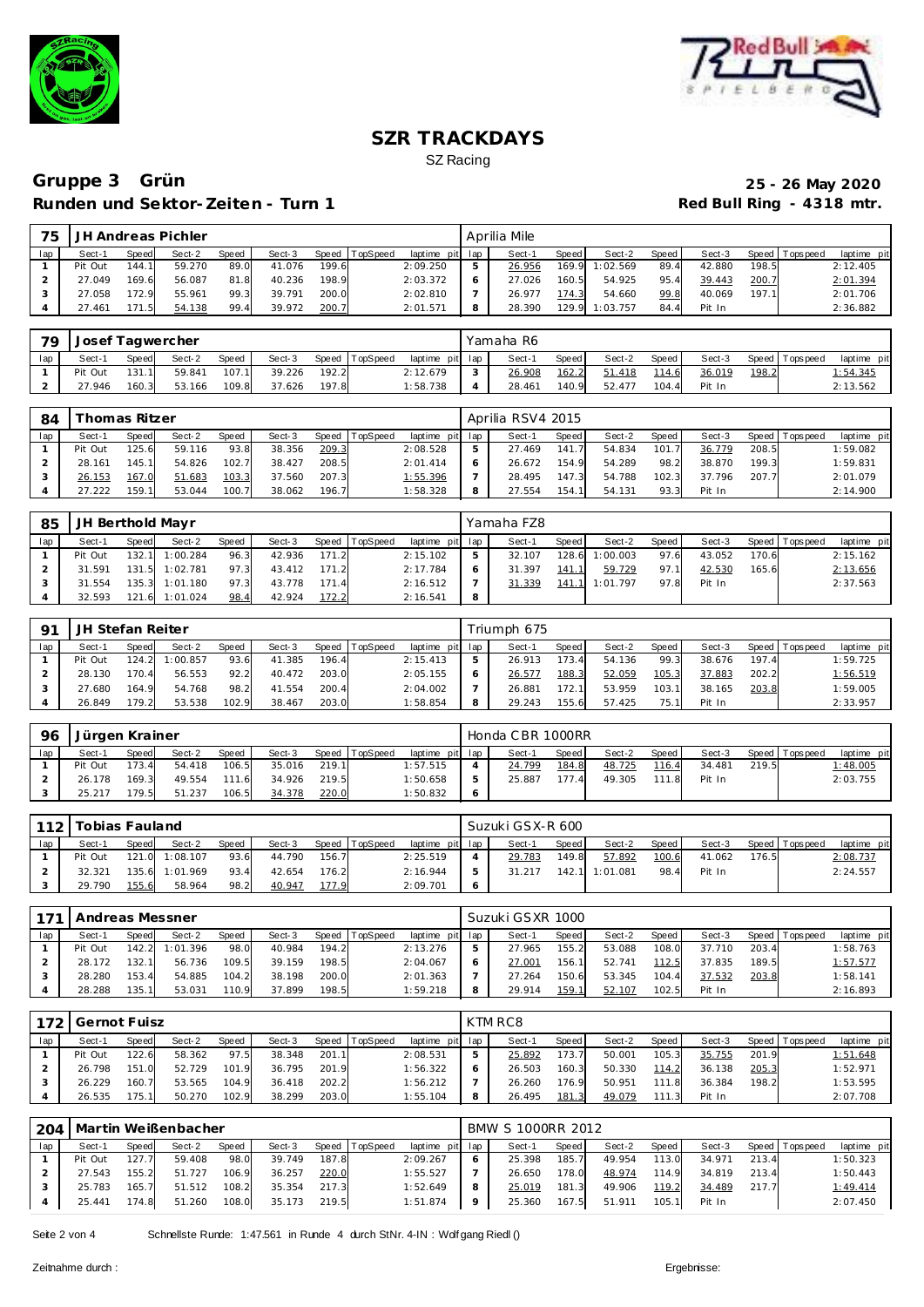



|  | 450، ر | 186.4 | 49.194 | 114Q | 35.230 | 215.1 | 40.874 | $\cap$ |  |  |
|--|--------|-------|--------|------|--------|-------|--------|--------|--|--|
|  |        |       |        |      |        |       |        |        |  |  |

| 259 |         |       | Patrick Haumtratz |       |        |       |          |                 |    | Suzuki GSXR 1000 2003 |       |        |       |        |       |                 |             |
|-----|---------|-------|-------------------|-------|--------|-------|----------|-----------------|----|-----------------------|-------|--------|-------|--------|-------|-----------------|-------------|
| lap | Sect-1  | Speed | Sect-2            | Speed | Sect-3 | Speed | TopSpeed | laptime pit lap |    | Sect-1                | Speed | Sect-2 | Speed | Sect-3 |       | Speed Tops peed | laptime pit |
|     | Pit Out | 135.9 | 56.940            | 106.1 | 37.822 | 195.3 |          | 2:03.739        | 6  | 27.067                | 142.8 | 50.796 | 113.2 | 35.974 | 204.5 |                 | 1:53.837    |
|     | 27.083  | 149.1 | 51.916            | 110.2 | 36.590 | 202.2 |          | 1:55.589        |    | 25.520                | 177.7 | 49.841 | 115.9 | 35.333 | 199.6 |                 | 1:50.694    |
|     | 26.231  | 167.5 | 52.779            | 111.3 | 36.655 | 209.7 |          | 1:55.665        | 8  | 26.362                | 181.6 | 48.297 | 121.6 | 34.892 | 204.5 |                 | 1:49.551    |
|     | 26.222  | 153.8 | 52.399            | 114.9 | 35.486 | 207.7 |          | 1:54.107        | Q  | 26.991                | 176.0 | 56.399 | 77.5  | Pit In |       |                 | 2:27.862    |
|     | 25.988  | 172.1 | 50.619            | 116.6 | 35.489 | 209.7 |          | 1:52.096        | 10 |                       |       |        |       |        |       |                 |             |

|     | 295   JH Andreas Frauscher |       |                |       |        |       |                |                 | Honda CBR 1000 |       |                |         |        |       |                |             |
|-----|----------------------------|-------|----------------|-------|--------|-------|----------------|-----------------|----------------|-------|----------------|---------|--------|-------|----------------|-------------|
| lap | Sect-1                     | Speed | Sect-2         | Speed | Sect-3 |       | Speed TopSpeed | laptime pit lap | Sect-1         | Speed | Sect-2         | Speed I | Sect-3 |       | Speed Topspeed | laptime pit |
|     | Pit Out                    |       | 121.9 1:12.260 | 84.9  | 47.323 | 168.2 |                | 2:31.141        | 30.712         |       | 139.7 1:02.430 | 95.7    | 45.899 | 170.6 |                | 2:19.041    |
|     | 33.657                     |       | 128.3 1:03.361 | 91.7  | 44.289 | 177.9 |                | 2:21.307        | 33.211         | 123.7 | 1:06.171       | 94.1    | Pit In |       |                | 2:47.749    |
|     | 33.378                     |       | 127.7 1:02.747 | 92.2  | 44.461 | 179.1 |                | 2:20.586        |                |       |                |         |        |       |                |             |

|     | 366   Peter Fleischmann |              |                |       |        |       |          |                 |   |        |              |        |       |        |       |                   |                |
|-----|-------------------------|--------------|----------------|-------|--------|-------|----------|-----------------|---|--------|--------------|--------|-------|--------|-------|-------------------|----------------|
| lap | Sect-1                  | <b>Speed</b> | Sect-2         | Speed | Sect-3 | Speed | TopSpeed | laptime pit lap |   | Sect-1 | <b>Speed</b> | Sect-2 | Speed | Sect-3 |       | Speed   Tops peed | laptime<br>pit |
|     | Pit Out                 |              | 127.4 1:24.059 | 59.5  | 54.834 | 191.5 |          | 2:59.653        |   | 30.572 | 151.6        | 58.510 | 94.6  | 42.598 | 200.4 |                   | 2:11.680       |
|     | 31.893                  |              | 145.5 1:02.435 | 86.8  | 45.001 | 198.5 |          | 2:19.329        |   | 31.039 | 141.1        | 58.285 | 96.8  | 42.619 | 201.1 |                   | 2:11.943       |
|     | 32.762                  | 132.6        | 59.959         | 89.0  | 43.668 | 193.5 |          | 2:16.389        | 6 | 30.154 | 141.5        | 59.042 | 96.4  | 43.649 | 192.9 |                   | 2:12.845       |

| 393 | William Fury |       |          |       |        |       |                |                 | CBR 600 RR 2006 |       |          |         |        |       |                 |             |
|-----|--------------|-------|----------|-------|--------|-------|----------------|-----------------|-----------------|-------|----------|---------|--------|-------|-----------------|-------------|
| lap | Sect-1       | Speed | Sect-2   | Speed | Sect-3 |       | Speed TopSpeed | laptime pit lap | Sect-1          | Speed | Sect-2   | Speed I | Sect-3 |       | Speed Tops peed | laptime pit |
|     | Pit Out      | 112.7 | 1:06.743 | 80.1  | 44.805 | 183.4 |                | 2:34.385        | 29.142          | 159.8 | 55.076   | 99.3    | 39.242 | 187.5 |                 | 2:03.460    |
|     | 29.949       | 152.7 | 57.042   | 89.3  | 41.761 | 184.6 |                | 2:08.752        | 28.855          | 145.1 | 56.264   | 100.4   | 39.200 | 188.2 |                 | 2:04.319    |
|     | 28.710       | 158.4 | 56.608   | 98.5  | 40.238 | 187.2 |                | 2:05.556        | 35.134          | 137.0 | 1:06.943 | 82.7    | Pit In |       |                 | 2:46.334    |
|     | 28.542       | 165.2 | 55.731   | 97.3  | 40.589 | 185.6 |                | 2:04.862        |                 |       |          |         |        |       |                 |             |

| 769 | Günter Leitner |       |          |       |        |       |                |                 |   | $GSX-R$ 600 |              |                |       |        |       |                 |             |
|-----|----------------|-------|----------|-------|--------|-------|----------------|-----------------|---|-------------|--------------|----------------|-------|--------|-------|-----------------|-------------|
| lap | Sect-1         | Speed | Sect-2   | Speed | Sect-3 |       | Speed TopSpeed | laptime pit lap |   | Sect-1      | <b>Speed</b> | Sect-2         | Speed | Sect-3 |       | Speed Tops peed | laptime pit |
|     | Pit Out        | 121.4 | 1:06.943 | 94.6  | 45.112 | 155.6 |                | 2:30.394        | ь | 30.881      |              | 148.9 1:01.590 | 91.7  | 43.459 | 170.9 |                 | 2:15.930    |
|     | 34.824         | 119.6 | 1:07.046 | 86.1  | 46.588 | 159.8 |                | 2:28.458        | 6 | 32.404      |              | 138.8 1:01.644 | 92.5  | 42.882 | 170.9 |                 | 2:16.930    |
|     | 32.238         | 136.3 | 1:03.522 | 95.9  | 44.895 | 163.6 |                | 2:20.655        |   | 33.149      |              | 129.7 1:04.760 | 91.8  | Pit In |       |                 | 2:44.301    |
|     | 32.165         | 132.9 | 1:02.220 | 97.6  | 43.184 | 170.1 |                | 2:17.569        | 8 |             |              |                |       |        |       |                 |             |

| 923 | Klaus Hufnagel |       |        |       |        |       |                |                 | Suzuki GSXR 1000 2017 |       |        |         |        |       |                 |             |
|-----|----------------|-------|--------|-------|--------|-------|----------------|-----------------|-----------------------|-------|--------|---------|--------|-------|-----------------|-------------|
| lap | Sect-1         | Speed | Sect-2 | Speed | Sect-3 |       | Speed TopSpeed | laptime pit lap | Sect-1                | Speed | Sect-2 | Speed I | Sect-3 |       | Speed Tops peed | laptime pit |
|     | Pit Out        | 155.4 | 53.238 | 109.1 | 36.906 | 219.1 |                | 1:56.846        | 25.576                | 157.7 | 52.004 | 100.9   | 35.596 | 220.9 |                 | 1:53.176    |
|     | 25.906         | 144.7 | 52.160 | 118.7 | 34.758 | 223.6 |                | 1:52.824        | 24.340                | 188.3 | 49.061 | 103.8   | 34.785 | 219.5 |                 | 1:48.186    |
|     | 24.880         | 183.5 | 50.109 | 102.3 | 35.192 | 220.4 |                | 1:50.181        | 26.586                | 174.6 | 48.664 | 122.2   | Pit In |       |                 | 2:02.474    |
|     | 24.886         | 174.3 | 48.935 | 111.6 | 34.687 | 221.3 |                | 1:48.508        |                       |       |        |         |        |       |                 |             |

|     |         |       | 938   Dschambul Baschanov |       |        |       |                |                 |   | Yamaha FZ1 |       |                |       |        |       |                 |             |
|-----|---------|-------|---------------------------|-------|--------|-------|----------------|-----------------|---|------------|-------|----------------|-------|--------|-------|-----------------|-------------|
| lap | Sect-1  | Speed | Sect-2                    | Speed | Sect-3 |       | Speed TopSpeed | laptime pit lap |   | Sect-1     | Speed | Sect-2         | Speed | Sect-3 |       | Speed Tops peed | laptime pit |
|     | Pit Out |       | 94.3 1:14.938             | 80.1  | 51.326 | 148.4 |                | 2:49.223        |   | 32.498     | 123.3 | 1:03.556       | 94.6  | 42.841 | 169.3 |                 | 2:18.895    |
|     | 35 214  | 114.9 | 1:06.785                  | 89.7  | 45.233 | 173.9 |                | 2:27.232        |   | 31.952     |       | 136.5 1:01.270 | 101.7 | 44.228 | 163.1 |                 | 2:17.450    |
|     | 31.525  | 125.8 | 1:03.232                  | 92.2  | 43.323 | 177.6 |                | 2:18.080        |   | 33.935     |       | 134.2 1:03.307 | 89.3  | Pit In |       |                 | 2:40.792    |
|     | .185    | 133.6 | 1:02.625                  | 90.6  | 43.647 | 178.5 |                | 2:17.457        | 8 |            |       |                |       |        |       |                 |             |

|     | 949 JH Michael Gruber |       |        |       |        |       |          |                 |    | Aprilia Tuono |       |        |       |        |       |                 |             |
|-----|-----------------------|-------|--------|-------|--------|-------|----------|-----------------|----|---------------|-------|--------|-------|--------|-------|-----------------|-------------|
| lap | Sect-1                | Speed | Sect-2 | Speed | Sect-3 | Speed | TopSpeed | laptime pit lap |    | Sect-1        | Speed | Sect-2 | Speed | Sect-3 |       | Speed Tops peed | laptime pit |
|     | Pit Out               | 140.6 | 57.633 | 96.9  | 39.318 | 200.0 |          | 2:06.620        |    | 25.764        | 171.2 | 53.667 | 116.4 | 35.663 | 200.0 |                 | 1:55.094    |
|     | 26.110                | 179.8 | 50.260 | 108.4 | 35.516 | 198.2 |          | 1:51.886        |    | 25.428        | 172.3 | 47.587 | 117.4 | 34.559 | 200.0 |                 | 1:47.574    |
|     | 25.627                | 172.1 | 48.541 | 118.2 | 35.719 | 195.7 |          | 1:49.887        |    | 25.959        | 169.9 | 48.943 | 116.6 | 34.629 | 201.1 |                 | 1:49.531    |
|     | 25.601                | 175.7 | 48.760 | 113.4 | 35.525 | 201.1 |          | 1:49.886        |    | 25.559        | 169.3 | 52.557 | 99.8  | Pit In |       |                 | 2:20.917    |
|     | 25.444                | 176.9 | 48.636 | 115.1 | 35.313 | 202.2 |          | 1:49.393        | 10 |               |       |        |       |        |       |                 |             |

| 967 | Mathias Fluch |       |          |       |        |       |                |                 |         | BMW S1000RR |         |        |       |        |       |                 |             |
|-----|---------------|-------|----------|-------|--------|-------|----------------|-----------------|---------|-------------|---------|--------|-------|--------|-------|-----------------|-------------|
| lap | Sect-1        | Speed | Sect-2   | Speed | Sect-3 |       | Speed TopSpeed | laptime pit lap |         | Sect-1      | Speed I | Sect-2 | Speed | Sect-3 |       | Speed Tops peed | laptime pit |
|     | Pit Out       | 113.6 | 1:01.363 | 104.2 | 38.591 | 205.7 |                | 2:12.167        |         | 25.192      | 157.7   | 50.012 | 115.1 | 34.326 | 220.0 |                 | 1:49.530    |
|     | 27.015        | 130.8 | 53.199   | 110.4 | 35.229 | 218.2 |                | 1:55.443        |         | 24.801      | 164.4   | 49.985 | 110.9 | 33.864 | 225.5 |                 | 1:48.650    |
|     | 25.481        | 148.9 | 51.113   | 112.7 | 35.300 | 215.6 |                | 1:51.894        | 8       | 25.842      | 171.2   | 49.123 | 117.1 | 33.641 | 225.5 |                 | 1:48.606    |
|     | 26.351        | 147.5 | 51.866   | 112.7 | 35.226 | 218.2 |                | 1:53.443        | $\circ$ | 25.531      | 162.2   | 50.526 | 81.2  | Pit In |       |                 | 2:08.272    |
|     | 25.714        | 155.4 | 50.269   | 115.9 | 34.219 | 220.9 |                | 1:50.202        | 10      |             |         |        |       |        |       |                 |             |